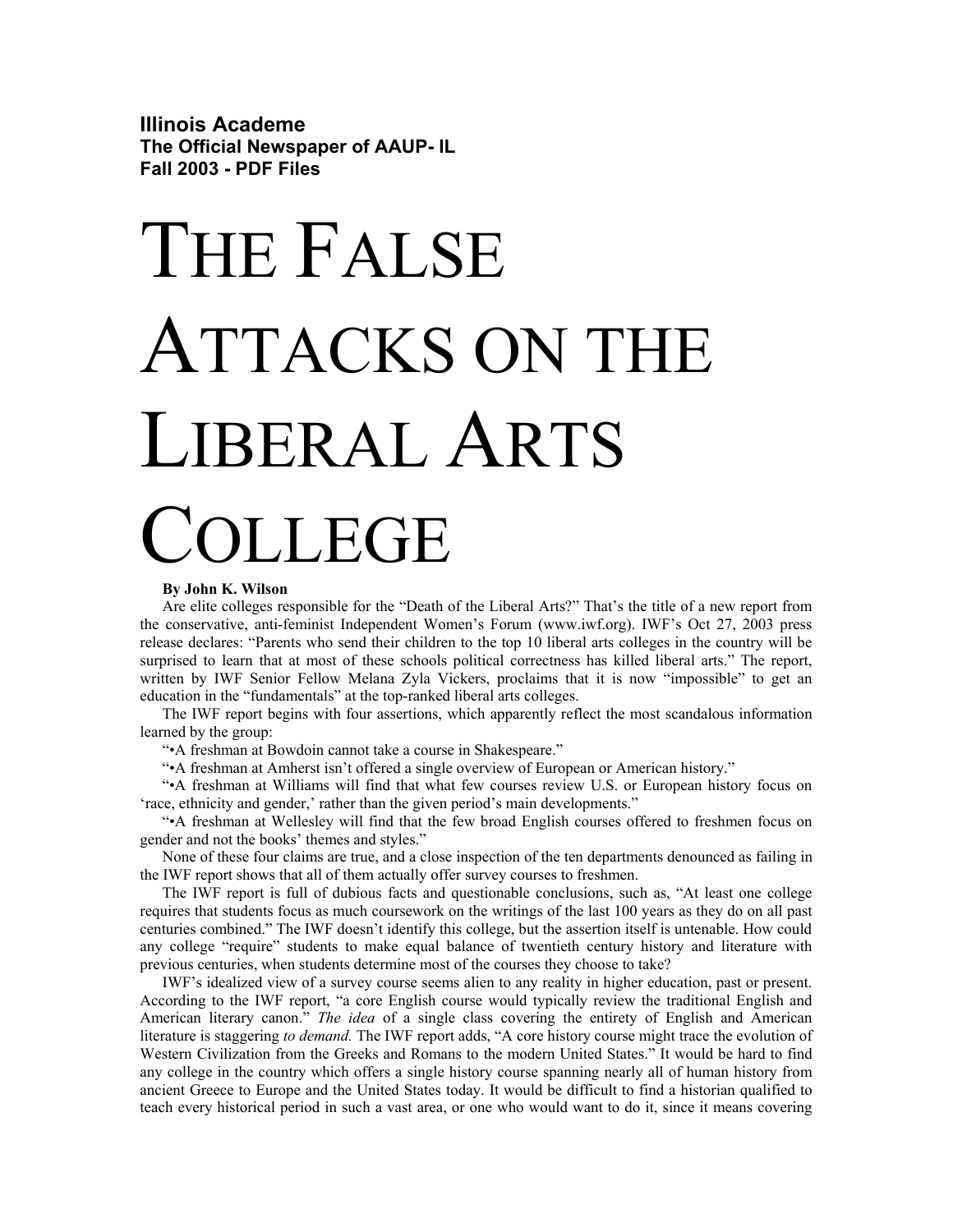almost 200 years of history every week in a standard semester. While incredibly broad survey classes can be done well by uniquely talented professors (although few could claim to offer a comprehensive review of everything), to demand that every college teach this way is irrational.

## **English Under Fire**

The IWF gives failing grades in English to Bowdoin, Wellesley, Williams, and Swarthmore. But many of its claims don't hold up under examination. According to the IWF report, "A freshman at Bowdoin cannot take a course in Shakespeare." This is false. Far from being anti-Shakespeare, Bowdoin College's small English Department offers a Shakespeare class every semester, and often teaches Shakespeare as a freshman seminar. For example, in Spring 2003, Bowdoin offered English 024, "Shakespeare at Sonnets," which was a "systematic close reading of Shakespeare's 154 sonnets." Also in Spring 2003 (and open to freshmen who had taken one English class) was English 211, "Shakespeare's Tragedies and Roman Plays." And English majors are required to take three out of their ten courses in British and Irish literature before 1800.

Wellesley's English Department gets a failing grade from IWF because "only four courses open to freshmen could be considered overviews within the field." Only four? How many courses does a first-year student need to have in order to satisfy the IWF? According to the IWF report, "A freshman at Wellesley will find that the few broad English courses offered to freshmen focus on gender and not the books' themes and styles." In fact, the broad survey class, "Novels, Plays, Poems" is taught by three different professors, with no indication that gender is the exclusive focus. (Of course, some novels plainly include gender among their themes, so it's not clear if the IWF wants to ban all discussion of gender in, say, Jane Austen's novels.)

The English Department at Williams College is condemned as a failure because of its seminars for freshmen, of which only "two could be considered overviews": "Shakespeare's Warriors and Politicians" and "The Nature of Narrative" (which is dismissed because "it studies only narrative techniques"). The IWF report goes on to *denounce* the English Department merely for offering courses with the titles "Green World" and "Literature and Social Change." The report, naturally, doesn't mention the more advanced survey classes (open to freshmen who have taken one English course) on "Shakespeare's Major Plays," "American Literature: Origins to 1865," "British Literature: Middle Ages Through the Renaissance," and "Shakespearean Comedy."

Swarthmore College is *failed* by the IWF because "Swarthmore requires as much study of those authors who have written in the last 173 years as of the previous 1,730 years combined." According to the IWF report, "Swarthmore gives contemporary academic fashion a further boost over the traditional literary canon by requiring English majors to take three courses on post-1830 writing and three on pre-1830." (In this odd reasoning, nineteenth century authors like Melville and Twain are deemed by the IWF to be "contemporary academic fashion" rather than part of the literary canon.) Of course, Swarthmore English majors are free to take most of their courses on early English literature. But the IWF report advocates a kind of literary relativism, seemingly demanding some type of quota to teach an equal number of ninth century English authors compared to all nineteenth century English and American authors.

According to the IWF report on Swarthmore, "Not one of the courses listed for freshmen in the 2003 course guide could be considered an overview of a literary period." This isn't true. In addition to the introductory seminars, among the classes "open to freshmen and sophomores who have successfully completed an introductory course" in 2003-04 are "Survey I: Beowulf to Milton," "Survey II: Neo-Classical to Post-Colonial" ("A historical and critical survey of poetry, prose, and drama from Pope to Rushdie"), "Chaucer," "Shakespeare," "Milton," "American Poetry," and many more.

# **Don't Know Much About History: The IWF's Distortions**

In addition to criticizing English departments, the IWF report attacks the history departments at Williams, Wellesley, Bowdoin, Amherst, Swarthmore, and Carleton, claiming that none of them offer survey classes on Western culture or American history to freshmen students (survey classes on other cultures, which are common at these colleges, are considered unimportant by the IWF).

Williams College gets a failing mark for its history department, even though 2003-04 classes offered at Williams include "Greek History," "Roman History," "Europe from Reformation to Revolution: 1500- 1815," "Europe's Long Nineteenth Century," "Europe in the Twentieth Century," "British Colonial America and the United States to 1877," "America from San Gabriel to Gettysburg, 1492-1865," and "The United States from Appomattox to AOL, 1865-Present."

The IWF report admits that three classes appear to offer "quite solid overviews" but then dismisses the early American history class because "readings emphasize three themes considered to be of major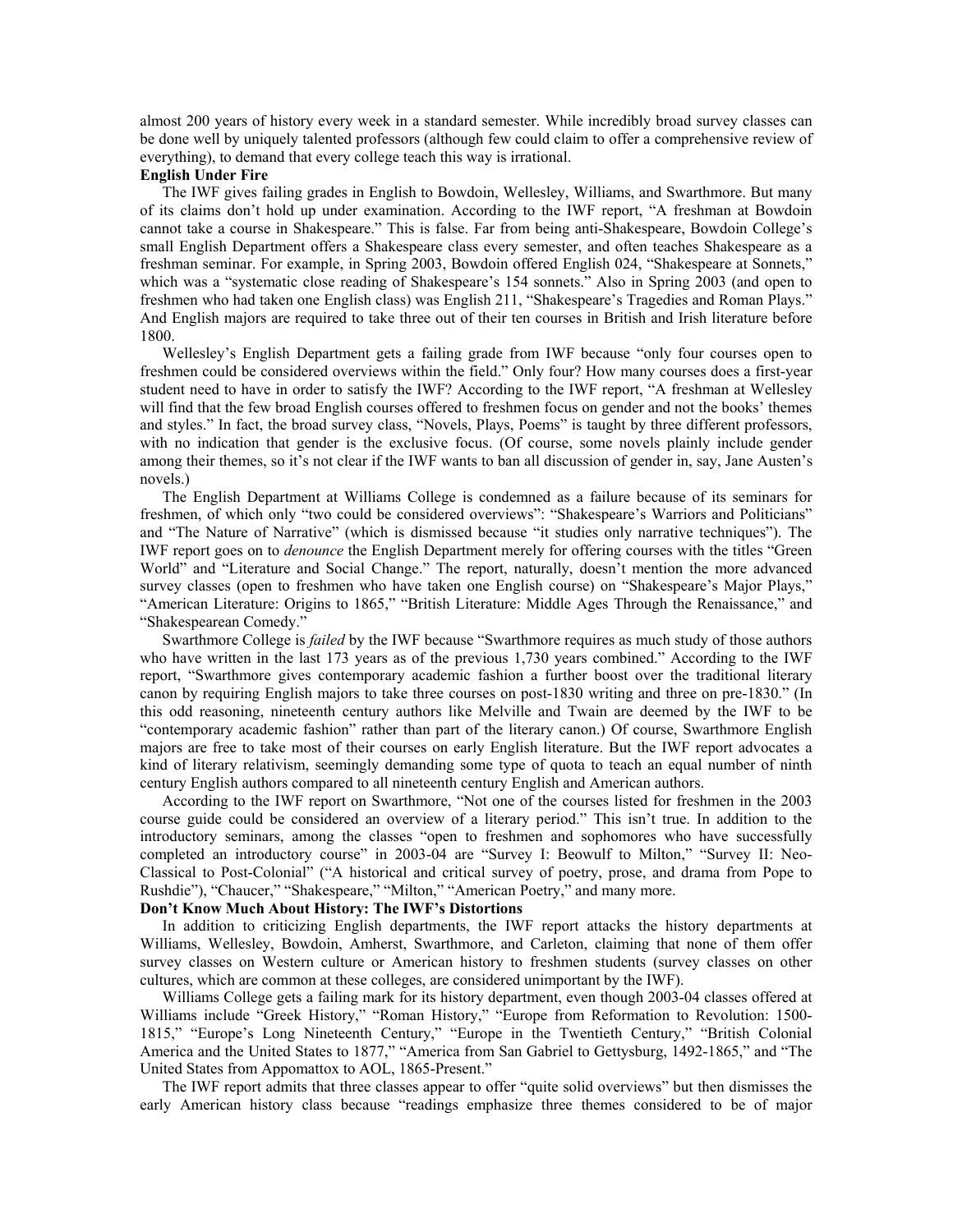importance in order to better understand the period surveyed: gender, slavery, and Indian America." Most people might think that gender, slavery, and Indian encounters could be considered important in American history (there was that Civil War thing, remember), but for the IWF the mere mention of a point of emphasis deemed too PC is enough to earn a failing grade, without even a glance at what the readings are or what is taught in the course. A European history survey class with a description that mentions studying history "with an eye toward exploring the origins of today's complex attitudes toward race, ethnicity, and gender" is condemned by the IWF for a "narrow outlook" and leads to the unsupported conclusion that "the department cannot be said to offer a comprehensive education in history."

According to the IWF report, "A freshman at Williams will find that what few courses review U.S. or European history focus on 'race, ethnicity and gender,' rather than the given period's main developments." That's not true. Consider this description of "Europe from Reformation to Revolution: 1500-1815": "This course introduces students to the major historical developments in Western Europe during the early modern period-such pan-European phenomena as the Reformation, the Witch Craze, the Military Revolution, the rise of absolutist states, the seventeenth-century crisis in government and society, the Enlightenment, the French Revolution and Napoleon, and the establishment of European influence around the world." Or this description of "The United States from Appomattox to AOL, 1865-Present": "This course will survey the history of the United States from its struggles over Reconstruction and westward expansion through the challenges of industrialization and immigration to the nation's increasingly global role in the post-World War II period. We will pay special attention to how Americans defined both themselves as citizens and the nation at-large, particularly as they faced the profound economic and political crises that mark this period." Several other course descriptions of survey classes could be added to show how wrong the IWF is.

At Bowdoin College, the history department is failed by the IWF grader: "Of the history courses theoretically open to freshmen this fall, two might be considered mainstream overviews, albeit with short horizons: 'The Making of Modern Europe 1848-1918' and 'The United States in the Nineteenth Century.'" Bowdoin also teaches "Medieval Europe," but once again it's not clear why these survey courses are deemed insufficient.

Amherst College's History Department fails according to the IWF report because "a freshman at Amherst isn't offered a single overview of European or American history." In fact, Amherst does offer a class in Fall 2003 on "19th Century America." In Spring 2004, freshmen can take a European history survey, "From Roman Mediterranean to Old Europe," as well as a U.S. survey class, "History from Reconstruction to the Present."

Swarthmore's history department is given a failing grade because "there is only one basic course offered to freshmen—'The U.S. to 1877.'" (Actually Swarthmore also offered a class on "Medieval Europe," but apparently one or two survey classes are not enough to satisfy the IWF, although the criteria for "failing" are never defined and seem completely idiosyncratic.)

The IWF report fails Carleton College because "Carleton's history department offers freshmen only one course that could be considered an overview. It's called 'History of Modern Europe 1789-1900.'" Because Carleton prefers to offer small seminars for freshman called "Introduction to Historical Inquiry," it is denounced by IWF, even though survey classes are available to first-year students. In Fall 2003, Carleton offered "Foundations of Modern Europe," which is "a narrative and survey of the early modern period (fifteenth-eighteenth centuries). General areas to be covered: economy and society of pre-industrial Europe; the Reformation Age; the rise of the secular state; the scientific revolution; the culture of the Renaissance and the Baroque."

At Wellesley's history department, the IWF reports, "Only one course open to freshmen could be considered an overview within the field. It is 'History of the United States, 1607 to 1877.' It does not, however, profess to give a comprehensive review of the period but stresses 'special attention to recurrent themes in the pattern of America's past: immigration, racial and cultural conflict, urbanization, reform.'" But a survey course that fails to give special attention to "immigration, racial and cultural conflict, urbanization, reform" would itself be guilty of failing to offer a "comprehensive review."

Yoshihisa Tak Matsusaka, chair of the History Department at Wellesley College, argues that the report on his department "seems to contain a number of mistaken perceptions, if not misrepresentations, and does not seem to have entailed a serious examination of our curriculum."

Matsusaka points out that Wellesley offers History 200, "Roots of the Western Tradition. According to Matsusaka, this is a class "starting with the origins of civilization in Mesopotamia through the Islamic invasions of the 7th century CE, and is aimed at first year students as well as others seeking an introduction to the origins of Western civilization."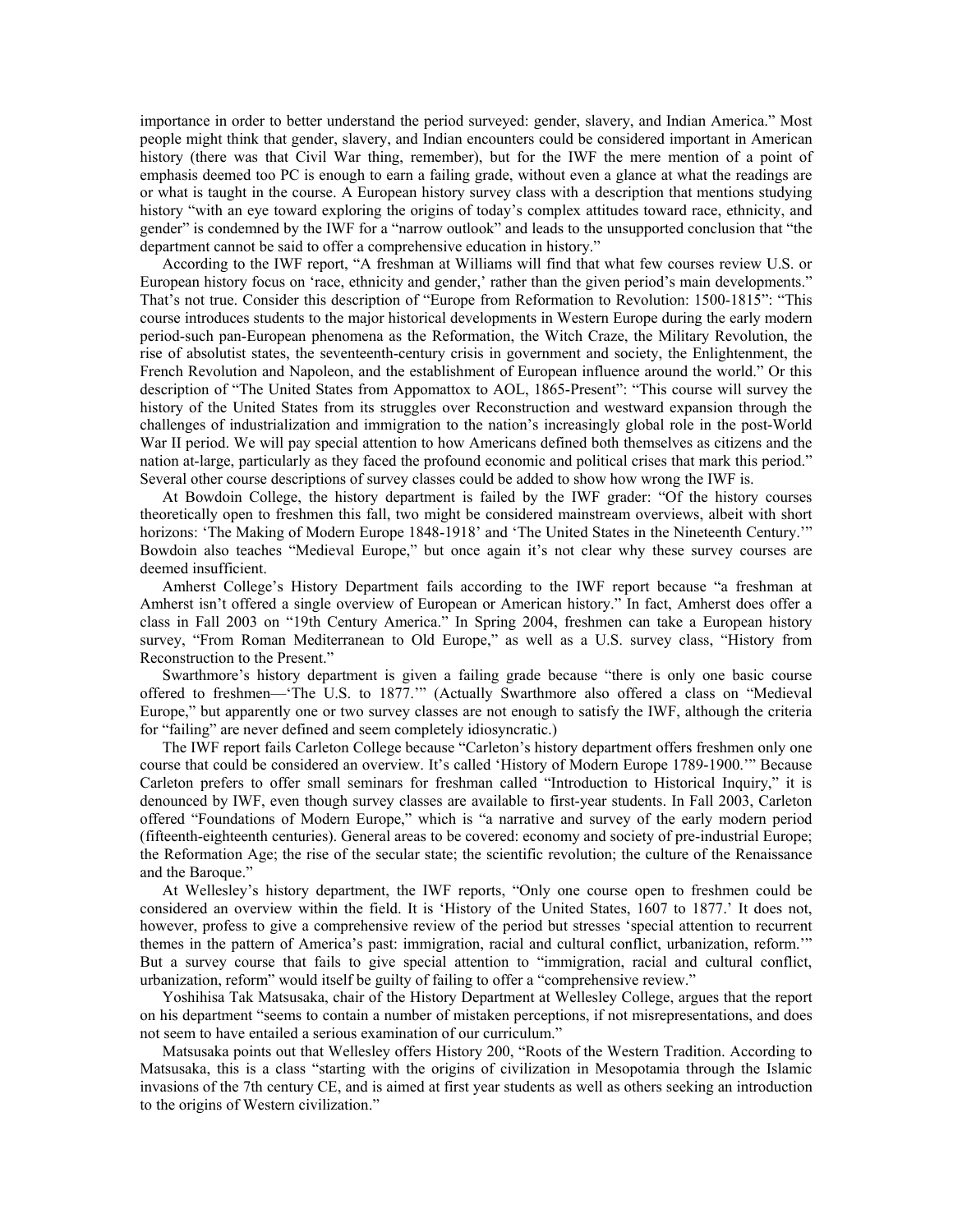One reason why the broad survey classes favored by conservatives have faded is due to lack of student interest. Wellesley used to offer a survey class called "Western Civilization" but Matsusaka reports that it "failed to attract significant numbers of students because incoming first-year students felt it was something they had already covered in high school." Matsusaka adds, "The US history course, for example, stresses a thematic approach because most of our students do have strong background preparation; a general survey would not attract many students for this reason."

Matsusaka's critique suggests a deeper problem with the IWF report, beyond its numerous errors and distortions. The IWF's devotion to survey courses is never explained or defended. If elite liberal arts colleges offered more broad survey courses, most students would simply avoid them (or place out of them) after taking high school (and A.P.) courses that cover similar material. (By contrast, the IWF study gives a passing grade to all political science departments for having survey classes, since the same material is rarely taught in high school.) The ignorance of American students about history cited in studies by conservative think tanks can be blamed more on the survey class model than on its alleged absence at elite colleges. Survey classes on American and world history are taken by virtually every high school graduate, while relatively few undergrads take more specialized history courses in college. If survey classes effectively taught high school students about literature and history, then we wouldn't ever need to repeat the same survey classes in college. Therefore, it should be logical for critics to denounce survey courses for failing to educate our students, and to urge more of the intellectually exciting courses offered by professors which provide a unique perspective on history and literature.

Ideology, not pedagogy, is behind these attacks from the right. Absolutely no evidence exists that survey classes are inherently superior at educating students, even when it comes to learning basic facts (as with everything else, it all depends on how they are taught). Small seminars, considered a valuable way to educate freshmen, are denounced by the IWF as being worse than larger survey classes. Because survey classes are "traditional," they are deemed by the far right to be safer in protecting our children from alien ideas like race, gender, and class, ideas that the conservatives regard as too dangerous to permit. That's why the IWF report makes a special effort to denounce every single course that mentions issues of race, gender, or the environment, and disqualifies survey courses as "too narrow" if a word about race appears in a course description. *The IWF report does not accurately examine w*hether students have the opportunity to take survey classes (they do, without exception). Instead, the IWF report denounces colleges for daring to discuss race and similar issues with impressionable students.

# **The Myth of Survey Classes**

Beyond the small lies told in the IWF report, there is a bigger lie: the assertion that broad survey courses are always better for students than more "specialized" courses. But why is this? There is not the slightest piece of evidence ever offered to support this position. In fact, no one has scientifically studied the issue, nor is it truly possible to study it in a reliable way. There is no neutral mechanism for testing whether one course is better than another, particularly when they focus on different topics.

Is it better to learn a little about a lot of things, or to learn a lot about a few things? Is it better to cover the traditional topics of a broad span in history, or to look at a broad timeline from a particular perspective to understand it better? Who can answer such a question?

As Allan Bloom observed in *The Closing of the American Mind*, "[A] very small, detailed problem can be the best way, if it is framed so as to open out on the whole." But Bloom also noted about general education classes, "Everything, of course, depends upon who plans them and who teaches them."

And that's the fundamental problem with the IWF report. It fails to recognize that a survey class can be taught badly, and a specialized class can actually teach more if done correctly. A student could learn more about American history from a class on African-American history than from a traditional survey course. Everything depends on the teacher. And the IWF has no idea what is actually taught in these courses, beyond the title given and a short description.

For that reason, the IWF report warning students and their parents to be wary of colleges supposedly without survey courses is just silly. The stout defense of traditional survey classes has more to do with conservative politics than pedagogy.

The IWF report is not the only example of the right's attack on the college curriculum. On July 31, 2003, Senator Judd Gregg (R-N.H.) introduced the Higher Education for Freedom Act (S.1515), which asks the Senate to "establish and strengthen postsecondary programs and courses in the subjects of traditional American history, free institutions, and Western civilization, available to students preparing to teach these subjects, and to other students." Gregg proclaimed, "Today, more than ever, it is important to preserve and defend our common heritage of freedom and civilization, and to ensure that future generations of